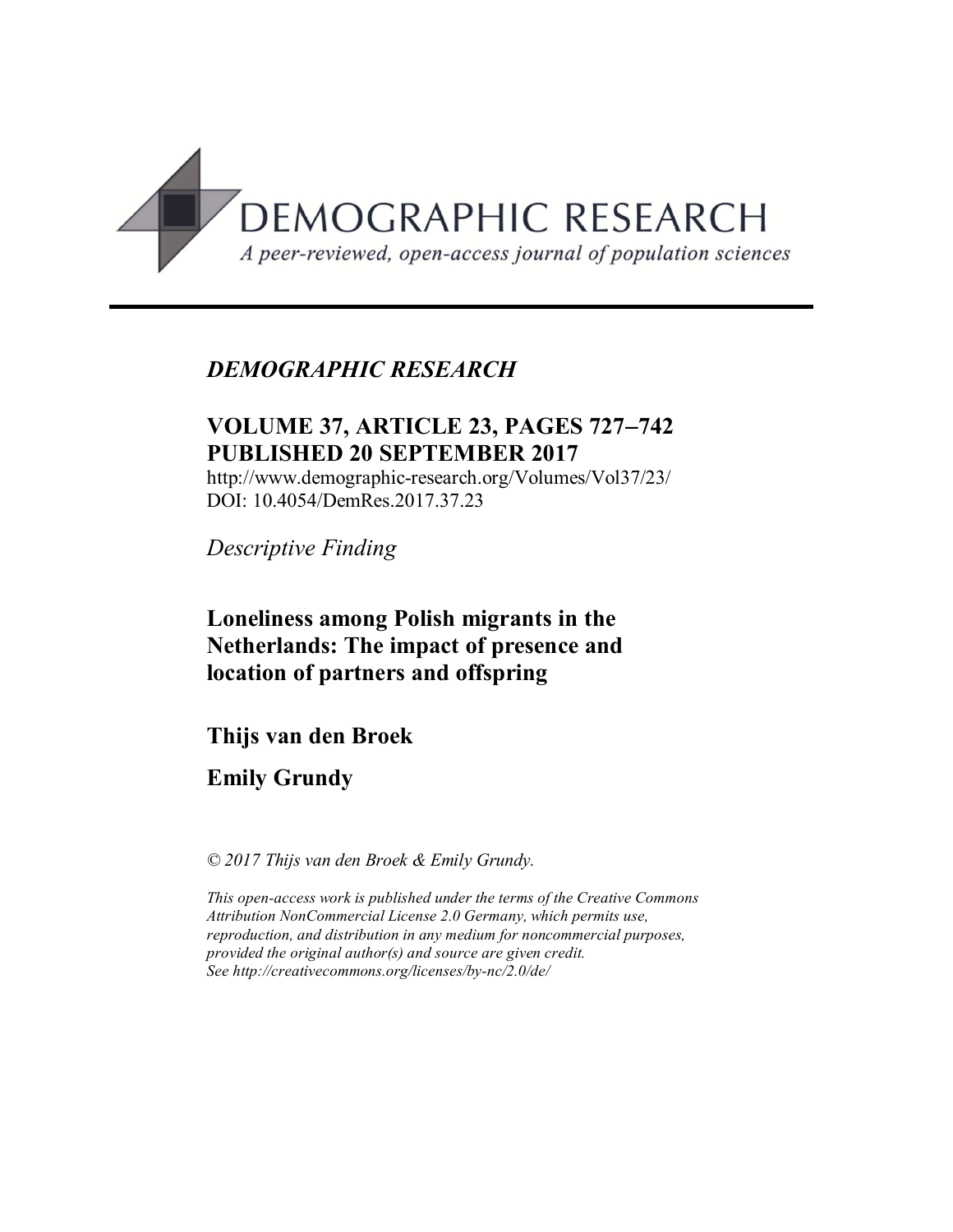# **Contents**

| $\mathbf{1}$   | Introduction     | 728 |
|----------------|------------------|-----|
| $\overline{2}$ | Data             | 729 |
| 3              | Measures         | 729 |
| $\overline{4}$ | Method           | 731 |
| 5              | Results          | 731 |
| 6              | Discussion       | 736 |
| 7              | Acknowledgements | 737 |
|                | References       | 738 |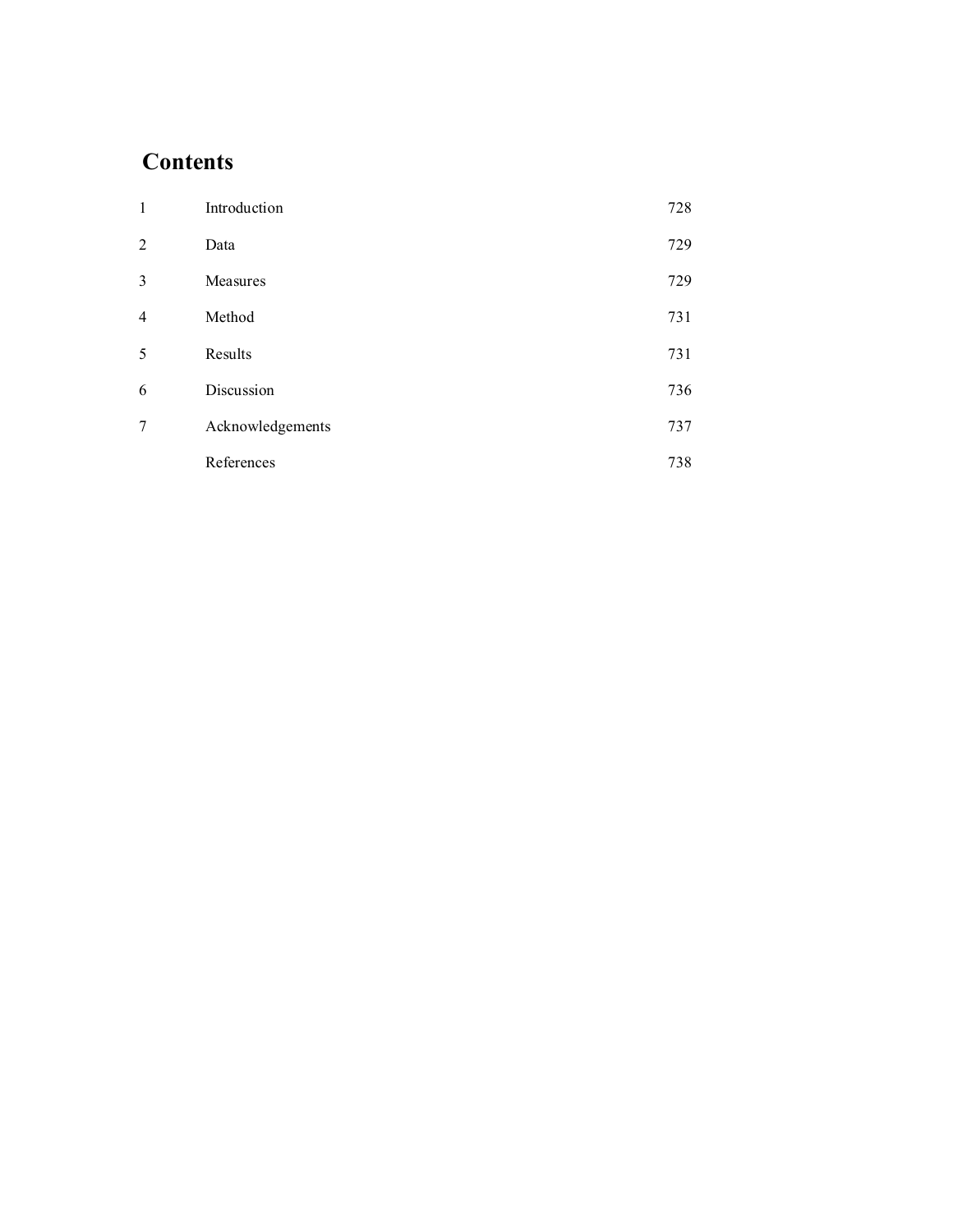## **Loneliness among Polish migrants in the Netherlands: The impact of presence and location of partners and offspring**

**Thijs van den Broek[1](#page-2-0) Emily Grundy[2](#page-2-1)**

## **Abstract**

#### **BACKGROUND**

Research using nonmigrant samples indicates that having a partner and children is protective against loneliness. Such beneficial effects may be weaker for migrants with partners and/or children living in different countries.

#### **OBJECTIVE**

We assess how feelings of loneliness among Polish migrants in the Netherlands compare to levels among the general Dutch population and how migrants' feelings of loneliness vary by presence and location of partners and offspring.

#### **METHODS**

We used weighted data from the Families of Poles in the Netherlands survey  $(n=1.129)$ . Wald tests were used to compare levels of loneliness among Polish migrants with scores reported in a different study for the general Dutch population. Linear regression was used to estimate how presence and location of partners and children were associated with loneliness.

#### **RESULTS**

Polish migrants in the Netherlands were lonelier than the general Dutch population. Among men, those who had been in the Netherlands for longer were lonelier than those who had more recently arrived. Unpartnered men and men with a partner living abroad were lonelier than men with a partner living in the Netherlands. For women, no effects of presence and location of a partner were found. Presence and location of children made little difference.

#### **CONCLUSIONS**

Although loneliness is often considered a problem for older individuals, feelings of loneliness are also strong among working-age Polish migrants. Consistent with studies

<span id="page-2-0"></span><sup>&</sup>lt;sup>1</sup> London School of Economics and Political Science, UK. E-Mail: m.p.[van-den-broek@lse.ac.uk.](mailto:m.p.van-den-broek@lse.ac.uk)

<span id="page-2-1"></span><sup>&</sup>lt;sup>2</sup> University of Essex and London School of Economics and Political Science, UK.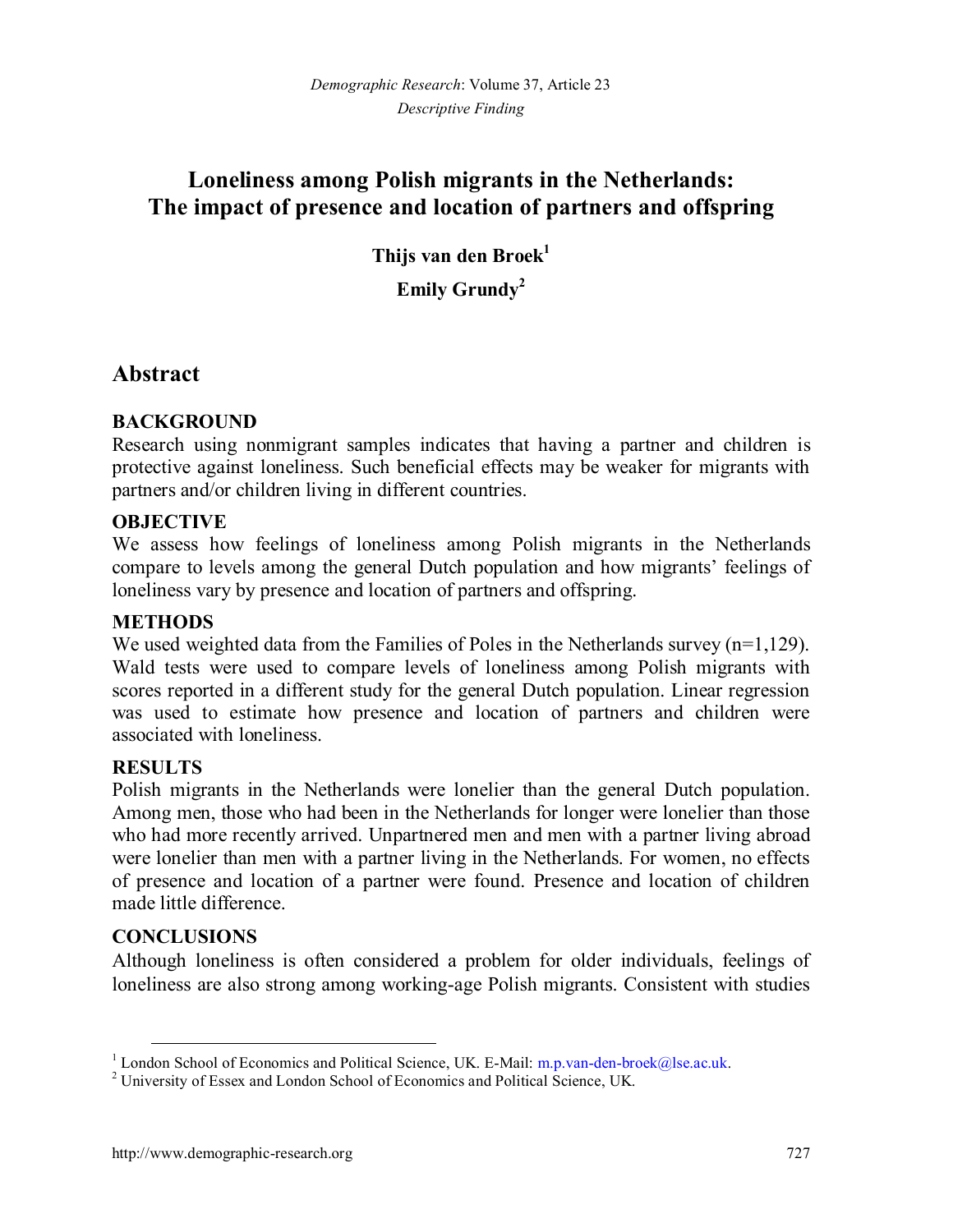on nonmigrant samples, we found that men with a partner were less lonely than unpartnered men, but only when the partner also resided in the Netherlands.

#### **1. Introduction**

Loneliness is the negative, subjective experience of a discrepancy between the desired and the achieved network of social relationships (De Jong Gierveld, Van Tilburg, and Dykstra 2006). It is a known risk factor for poor health and mortality (Hawkley and Cacioppo 2010). More than four decades ago, Weiss (1973: 16) identified individuals "who have entered into a new community" as a group living in conditions likely to give rise to loneliness. Migrants may have a particular need for a supportive network of social relationships to help cope with the stress of having to adapt to new, often largely unknown, and challenging conditions, but migration is likely to disrupt existing networks. This mismatch between needs for and availability of a supportive network may lead to loneliness.

The current study focuses on Polish migrants in the Netherlands. Between 2004, when Poland joined the European Union, and 2015, the number of people of Polish origin in the Netherlands increased from less than 40,000 to 150,000 (Statistics Netherlands 2016). Poles are today the second largest group of migrants of European origin in the Netherlands after Germans (ibid.). Poland and the Netherlands differ greatly with regard to family culture. Poland is one of the most conservative and the Netherlands one of the least conservative countries in Europe with regard to family norms (Jappens and Van Bavel 2012). Language differences are also significant, with Dutch being a Germanic and Polish a Slavic language. Recent studies have linked language differences and cultural differences between the host country and the country of origin to raised levels of migrant loneliness (De Jong Gierveld, Van der Pas, and Keating 2015; Wu and Penning 2015). We may thus expect substantial loneliness among Polish migrants in the Netherlands.

We use recent data from a population sample of Polish migrants in the Netherlands to assess (1) how feelings of loneliness among Polish migrants compare to those among the general Dutch population and (2) whether they vary by presence and location of partners and children. Studies of nonmigrant samples have shown that having a partner and, to a lesser extent, having children are associated with lower levels of loneliness (e.g., Fernández-Alonso et al. 2017; Hansen, Slagsvold, and Moum 2009; Van den Broek 2017; Victor and Yang 2012). However, migration may lead to separation from spouses, partners, or close family and this in itself may lead to loneliness (Hurtado-de-Mendoza et al. 2014; Ornelas et al. 2009; Silver 2014). Partnered Polish migrants in the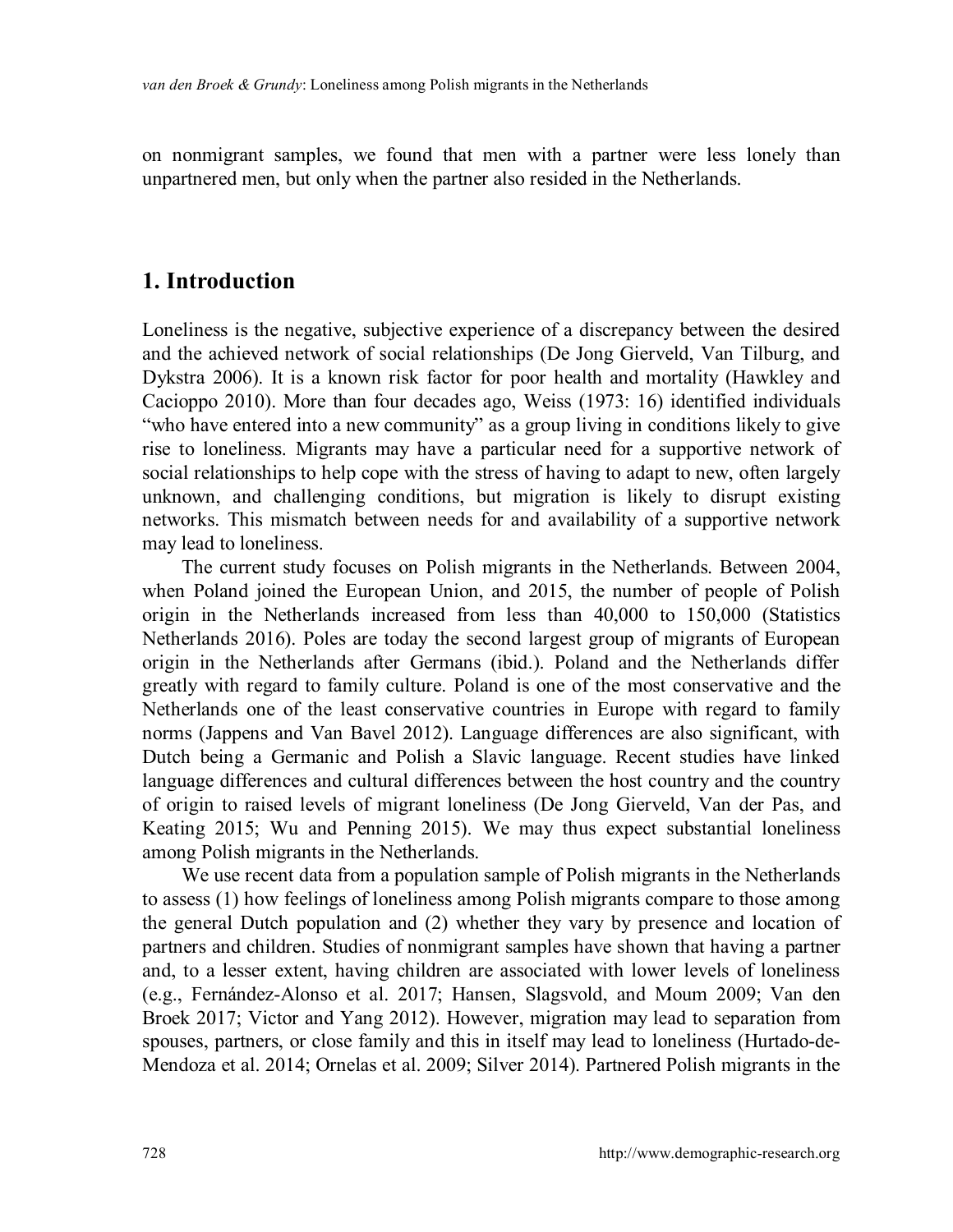Netherlands typically have partners who also live in the Netherlands, but a substantial minority have partners living abroad (Dagevos 2011). In transnational relationships, partners have fewer opportunities to support each other, and partnered people who do not list their partner as the most important source of support in their personal network of social relations are known to have strong feelings of loneliness (Van Tilburg 1988, as cited in De Jong Gierveld et al. 2006). Similarly, distance between parents and children may hamper opportunities for the mutual exchange of support (Hogerbrugge and Komter 2012) and be detrimental to the quality of the relationship (Bengtson and Roberts 1991). Poor-quality relationships with children are, in turn, associated with loneliness among parents (Koropeckyj-Cox 2002).

### **2. Data**

Our data is from the Families of Poles in the Netherlands (FPN) survey (Karpinska et al. 2016). In the Netherlands, newcomers with the intention of staying longer than four months are required to register in the municipality where they reside. For the FPN survey, a sample of Polish-born adults who had at least one Polish parent, had registered for the first time between January 2004 and August 2014, and were between 18 and 49 years old at the time of the most recent registration (which may have been up to ten years before data collection) was drawn from the combined population registers. Data collection took place between October 2014 and April 2015. Two modes of data collection were used: a web survey (76.4%) and computer-assisted personal interviews (CAPI, 23.6%). The response rate was 51.5%. Data was weighted to adjust for systematic nonresponse. For more information about data collection, nonresponse, and weights in the FPN survey, we refer to Karpinska et al. (2016). After exclusion of two respondents with a reported age below 18, a final sample of 1,129 respondents remained.

### **3. Measures**

Loneliness was measured with the shortened version of the De Jong Gierveld scale (De Jong Gierveld and Van Tilburg 2006). This validated scale (De Jong Gierveld and Van Tilburg 2010) produces scores ranging from 0 ('not lonely') to 6 ('intensely lonely'). Presence and location of partners were captured with a categorical variable distinguishing between (1) those with a partner in the Netherlands, (2) those with a partner not living in the Netherlands, and (3) those with no partner. A second explanatory variable captured the presence and location of children. We distinguished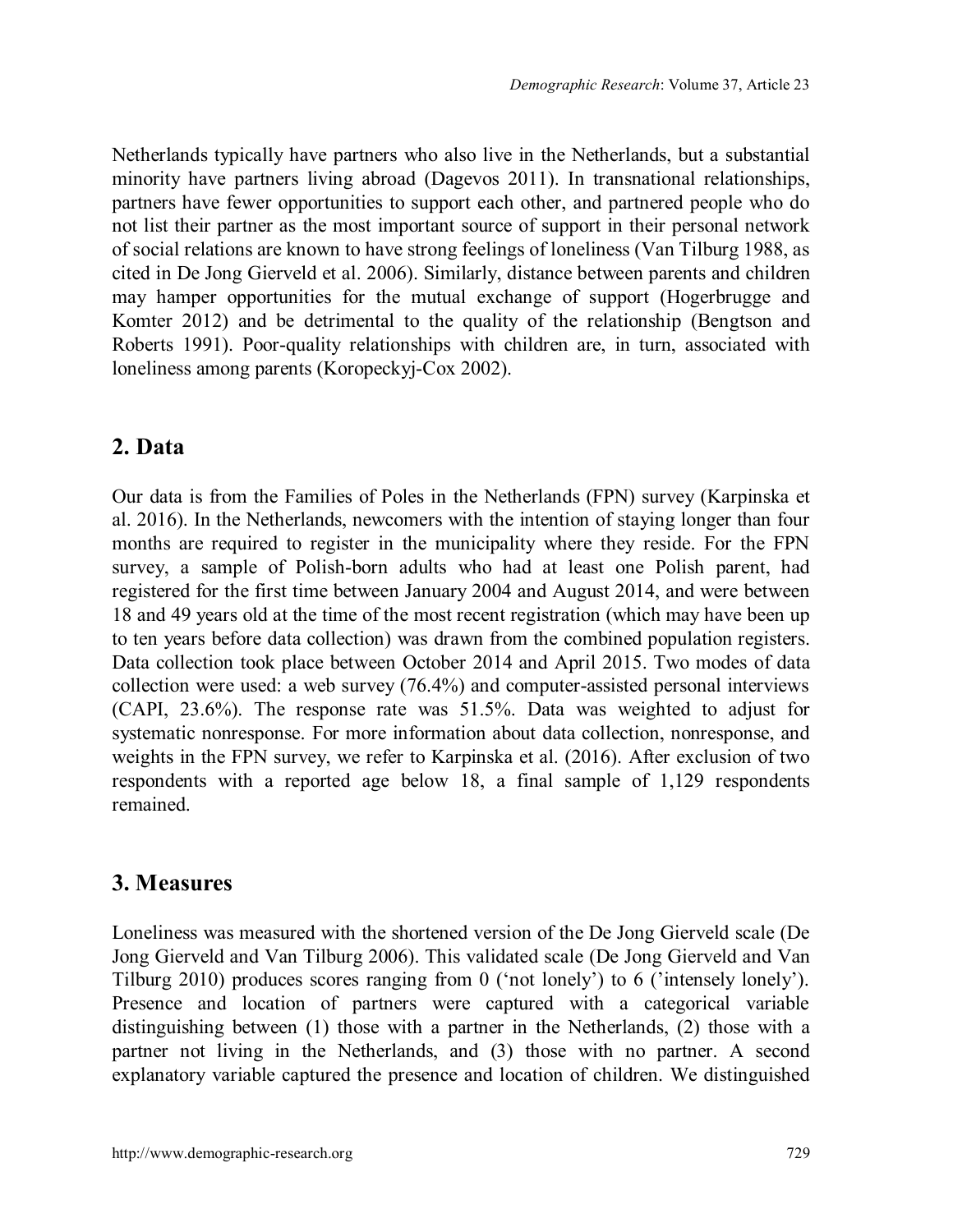between (1) those having children living in the Netherlands but no children living abroad, (2) those having children living abroad but no children in the Netherlands, (3) those having children living in the Netherlands and children living abroad, and (4) those who were childless.

We controlled for factors shown in previous studies to be associated with loneliness, such as age group, level of education, health status, financial strain, and religiosity (Ciobanu and Fokkema 2017; Routasalo and Pitkala 2003; Yang and Victor 2011). We also included indicators of length of residence, proficiency in the Dutch language, and employment status, as these are likely to be associated with extent of integration and so may also be associated with loneliness.

Respondents were aged between 20 and 58 years old at the time of the interview. We distinguished between  $(1)$  those up to 30 years old,  $(2)$  those between 31 and 40 years old, and (3) those older than 40. A dummy variable captured whether or not respondents were employed. Education was coded in accordance with the International Standard Classification of Education (ISCED-97). We distinguished between low (ISCED  $0-2$ ), intermediate (ISCED  $3-4$ ), and high (ISCED  $5-6$ ) educational attainment.

Health status was captured with a dummy variable indicating whether or not respondents rated their own health as less than good rather than as good or very good. Financial strain was measured with a dummy variable indicating whether or not respondents reported that their household (in the Netherlands) had at least some difficulty making ends meet financially. Length of residence in the Netherlands was classified into three categories: (1) less than three years, (2) between three and six years, and (3) seven years or more. Respondents were asked the extent to which they could (a) understand, (b) speak, (c) read, and (d) write Dutch, with the five-category response scale for each of the four elements ranging from 'not at all' to 'very well.' We calculated the scores on the items into a highly consistent scale (Cronbach's  $\alpha = 0.94$ ) ranging from 4 to 20, with higher scores indicating greater Dutch-language proficiency. Finally, we derived a variable to capture respondents' religiosity. We distinguished between (1) respondents who were non-religious, (2) religious respondents who attended religious services less than monthly, and (3) religious respondents who attended religious services at least once a month. Respondents who reported adhering to a religious denomination were almost exclusively Roman Catholic.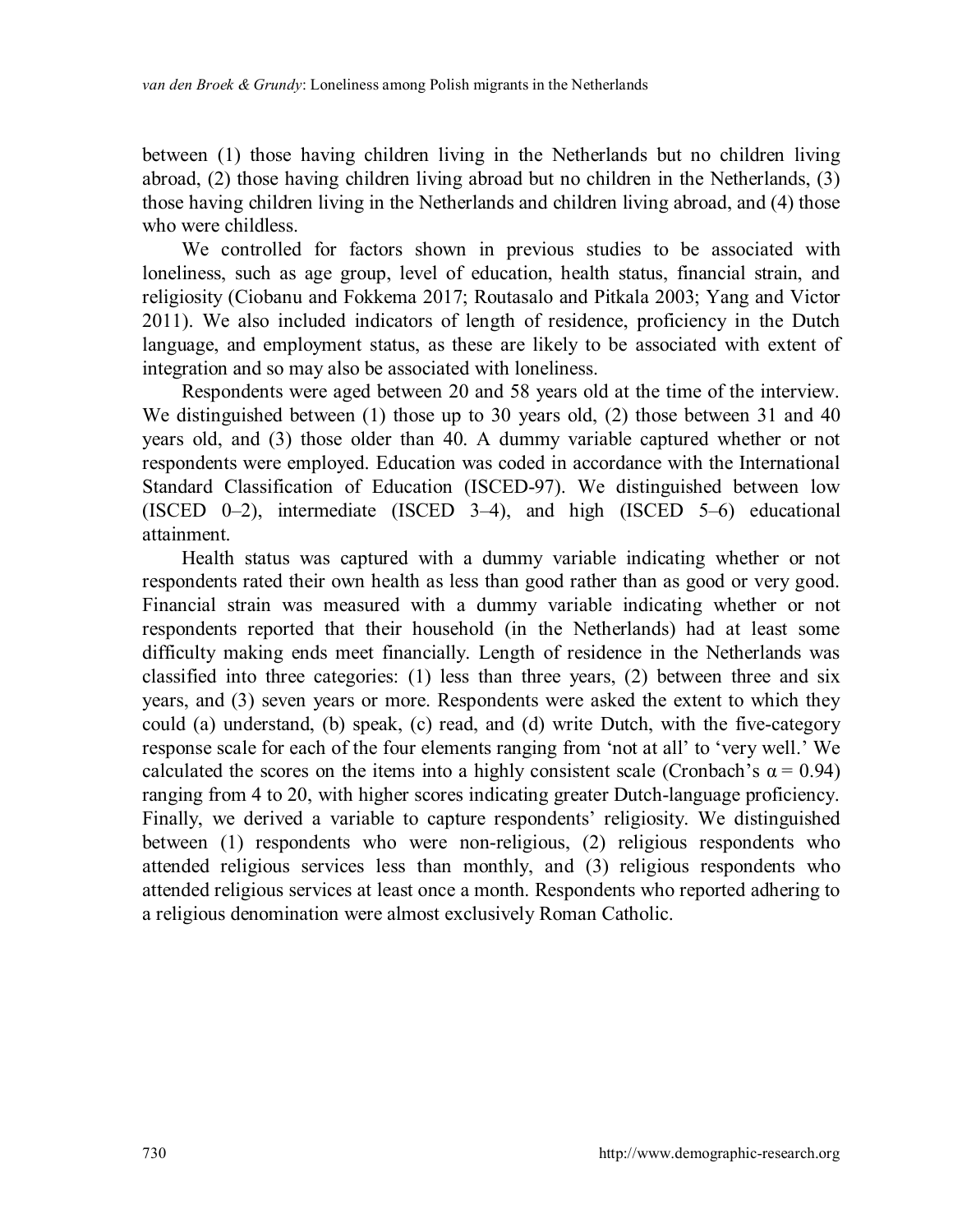#### **4. Method**

We conducted Wald tests to compare the loneliness of Polish migrants with the scores for the general Dutch population reported by De Jong Gierveld and Van Tilburg (2010). F-tests were conducted to assess whether loneliness varied by presence and location of partners and of children. We used ordinary least squares regression to estimate how the presence and location of partners and children were associated with loneliness after adjusting for a range of sociodemographic characteristics. Given that antecedents of loneliness are known to vary by gender (Dahlberg et al. 2015; Dykstra and De Jong Gierveld 2004; Van den Broek 2017), we estimated separate models for women and men and subsequently tested whether coefficient estimates differed between the two by estimating a pooled model in which every term in the model was interacted with a gender dummy.

### **5. Results**

Descriptive statistics are shown in Table 1. Average loneliness scores were similar for women and men. The overall mean loneliness score  $(m = 2.6)$  was significantly higher than the mean scores reported by De Jong Gierveld and Van Tilburg (2010) for the 18– 59 age group (F(1, 1128) = 287.4, p<.001) and the 60–79 age group (F(1, 1128) = 121.7, p<.001) in the general Dutch population.

Figure 1 shows that loneliness scores varied considerably by presence and location of partner. On average, unpartnered women were less lonely than women with a partner, regardless of whether the partner was living in the Netherlands or not. Men were also considerably less lonely when a partner was present, but not when the partner was living abroad. The variation by presence and location of partner was significant for women (F(2, 672) = 3.1, p < 0.05), as well as for men (F(2, 451) = 14.5, p < 0.001).

Loneliness scores also varied by presence and location of children, as shown in Figure 2. For both women and men, average levels of loneliness appeared high when all children were living abroad and low when respondents had children living in the Netherlands as well as children living abroad. Childless men and women were also relatively lonely. This variation by presence and location of children was significant for women  $(F(3, 671)=2.7, p<0.65)$ , and for men  $(F(3, 450)=4.2, p<0.61)$ .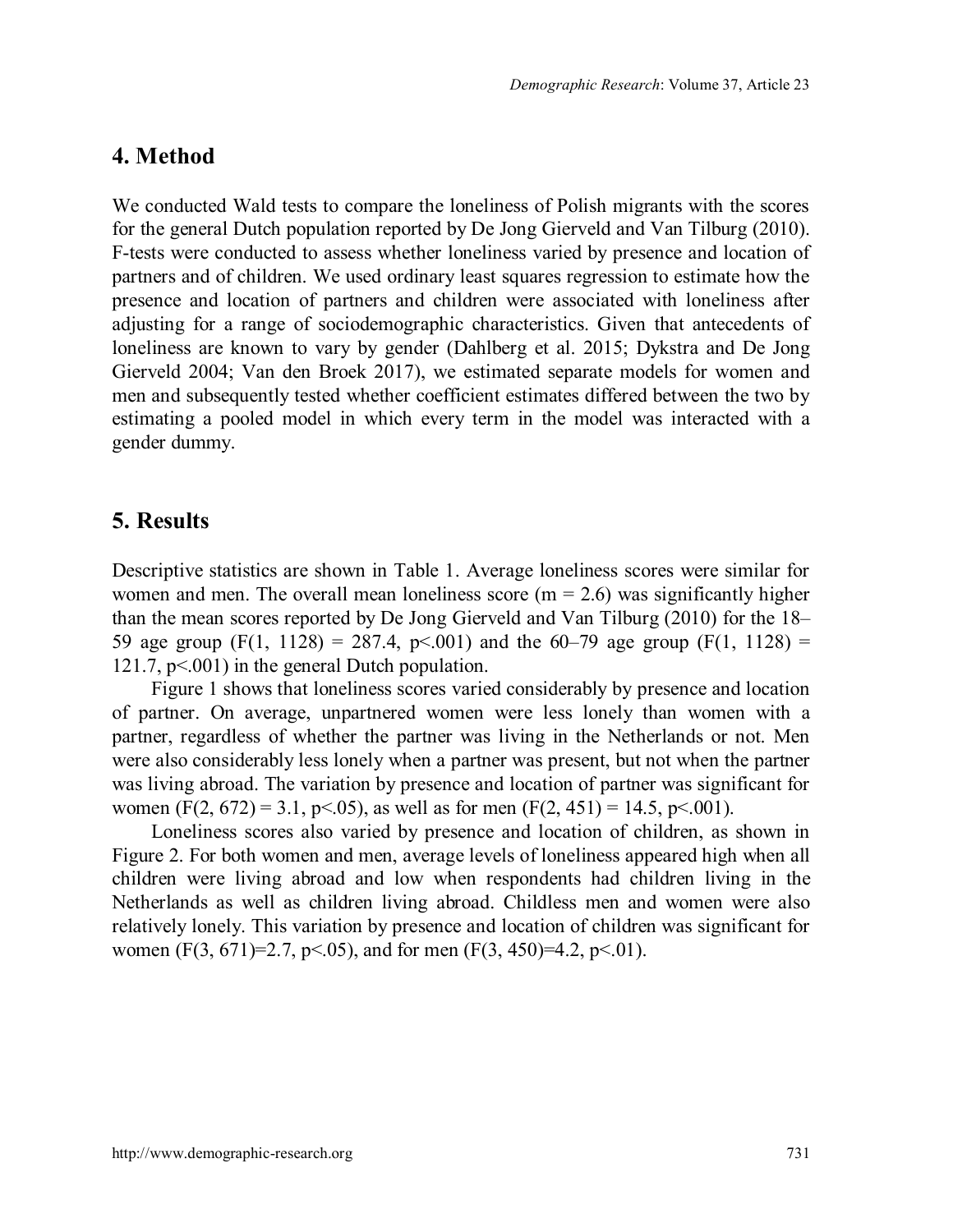|                                              | Women                      | Men        |  |
|----------------------------------------------|----------------------------|------------|--|
| Variables                                    | $\overline{\text{Mean}}$ / | Mean /     |  |
|                                              | Percentage                 | Percentage |  |
| Mean loneliness                              | 2.6                        | 2.6        |  |
| (standard deviation)                         | (2.0)                      | (1.8)      |  |
| Partner:                                     |                            |            |  |
| In the Netherlands                           | 78.6                       | 67.8       |  |
| Abroad                                       | 3.0                        | 12.5       |  |
| No partner                                   | 18.4                       | 19.8       |  |
| Children:                                    |                            |            |  |
| In the Netherlands, not abroad               | 40.2                       | 25.1       |  |
| Abroad, not in the Netherlands               | 6.8                        | 18.2       |  |
| In the Netherlands and abroad                | 3.9                        | 3.6        |  |
| No children                                  | 49.2                       | 53.1       |  |
| Age:                                         |                            |            |  |
| < 31                                         | 47.4                       | 33.9       |  |
| $31 - 40$                                    | 36.3                       | 46.9       |  |
| > 40                                         | 16.3                       | 19.2       |  |
| Employed                                     | 67.2                       | 90.7       |  |
| Educational attainment:                      |                            |            |  |
| Low (ISCED 0-2)                              | 17.6                       | 37.6       |  |
| Intermediate (ISCED 3-4)                     | 50.7                       | 48.2       |  |
| High (ISCED 5-6)                             | 31.7                       | 14.2       |  |
| Less than good self-rated health             | 23.0                       | 16.3       |  |
| Financial difficulty                         | 33.2                       | 29.4       |  |
| Years in the Netherlands:                    |                            |            |  |
| $<$ 3                                        | 27.4                       | 18.7       |  |
| $3 - 6$                                      | 42.3                       | 43.5       |  |
| $7+$                                         | 30.3                       | 37.9       |  |
| Mean Dutch-language proficiency              | 11.0                       | 10.0       |  |
| (standard deviation)                         | (4.5)                      | (3.8)      |  |
| Religiosity:                                 |                            |            |  |
| Not religious                                | 13.8                       | 17.7       |  |
| Religious, attends service less than monthly | 64.4                       | 65.2       |  |
| Religious, attends service at least monthly  | 21.8                       | 17.2       |  |
| Observations                                 | 675                        | 454        |  |

### **Table 1: Descriptive statistics: Polish migrants aged 20‒58 in the Netherlands**

*Note*: Data is from the Families of Poles in the Netherlands survey, 2014-2015; weighted.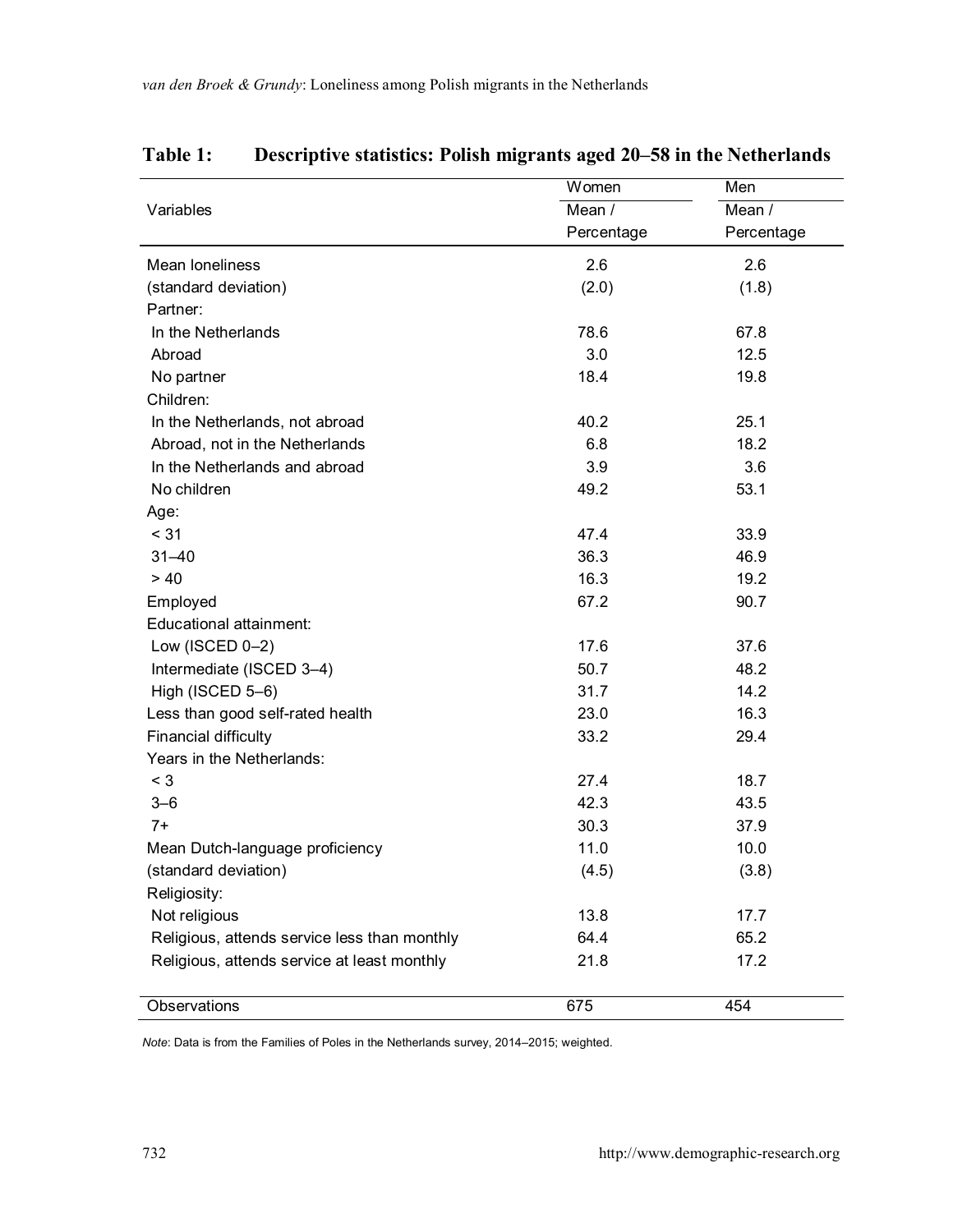

**Figure 1: Loneliness by presence and location of partner**

Source: The Families of Poles in the Netherlands survey, 2014-2015.

#### **Figure 2: Loneliness by presence and location of children**



Source: The Families of Poles in the Netherlands survey, 2014-2015.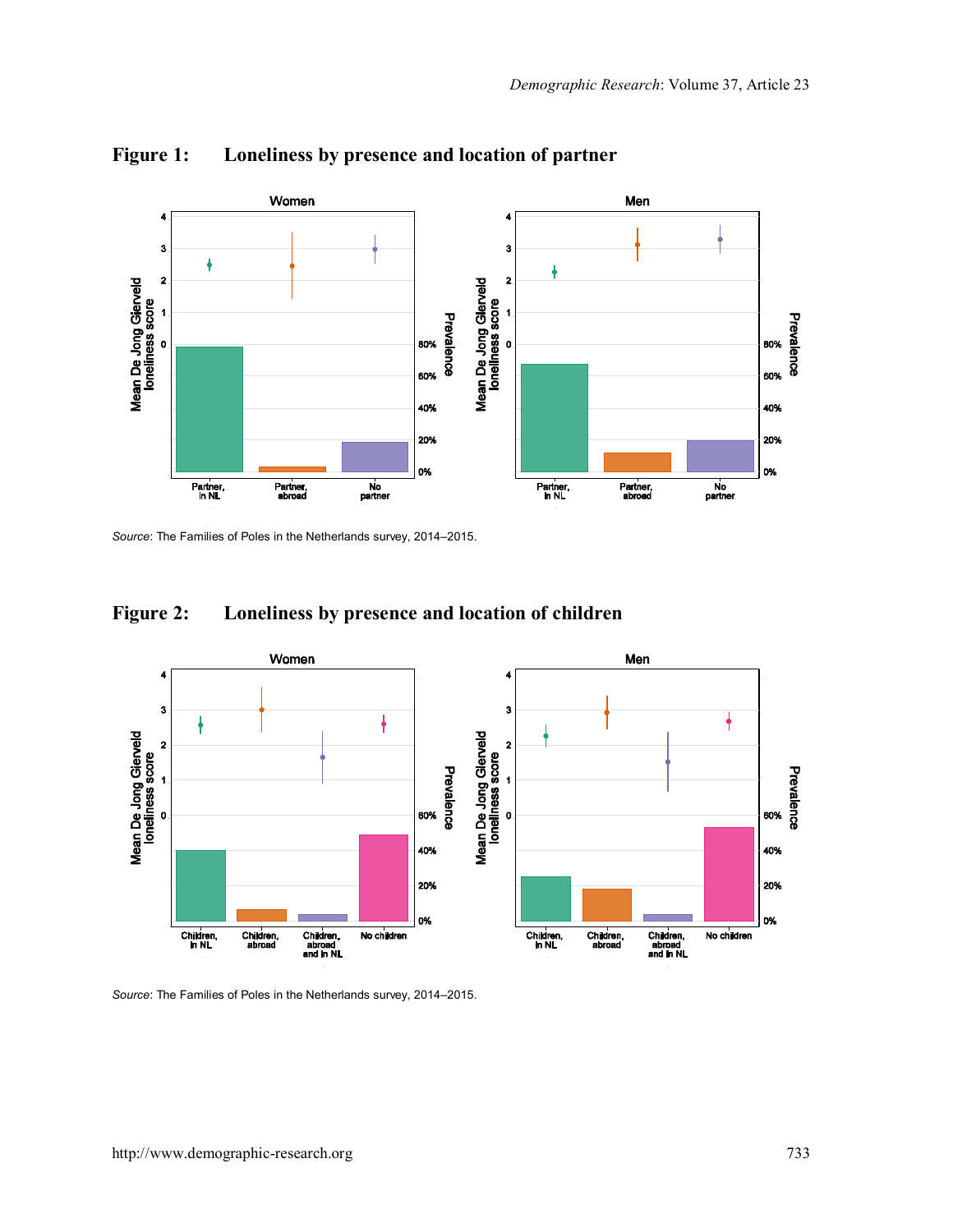Results of the multivariate analyses are presented in Table 2. For women, no association between the presence or location of a partner and loneliness was found. The small group of women with children both in the Netherlands and abroad was less lonely than women with children living in the Netherlands only, women with children abroad but not in the Netherlands ( $\Delta b$ : −1.28, p<.01), and childless women ( $\Delta b$ : −1.00, p<.05). Women with less than good self-rated health and those having difficulty making ends meet were lonelier than their counterparts in better health and better financial circumstances. None of the other explanatory variables were significantly associated with loneliness among women.

Men without a partner, and also men with a partner living abroad, were markedly lonelier than their counterparts with a partner who lived in the Netherlands. The association between having a partner abroad as opposed to having a partner living in the Netherlands and loneliness differed significantly between the model for men and the model for women ( $\Delta b$ : 1.13, p<.05). No differences in loneliness were found between men with children all of whom lived in the Netherlands and any of the other categories (men with children abroad; men with children in the Netherlands and elsewhere; childless men). However, as for women, the small group of men who had children both in the Netherlands and abroad were less lonely than men with children abroad only  $(\Delta b)$ :  $-1.14$ , p<.05) and childless men ( $\Delta b$ :  $-1.16$ , p<.05). Again, as was the case for women, less than good self-rated health and financial difficulty were positively associated with loneliness. Furthermore, men who had resided in the Netherlands for less than three years were less lonely than their counterparts who had been living in the country longer. The effect of having stayed in the Netherlands for three to six years ( $\Delta b$ : 0.70, p<.05) or for seven years or longer ( $\Delta b$ : 0.90, p<01) as opposed to less than three years was significantly stronger for men than for women. No significant effects were found for any of the other explanatory variables in our model for men.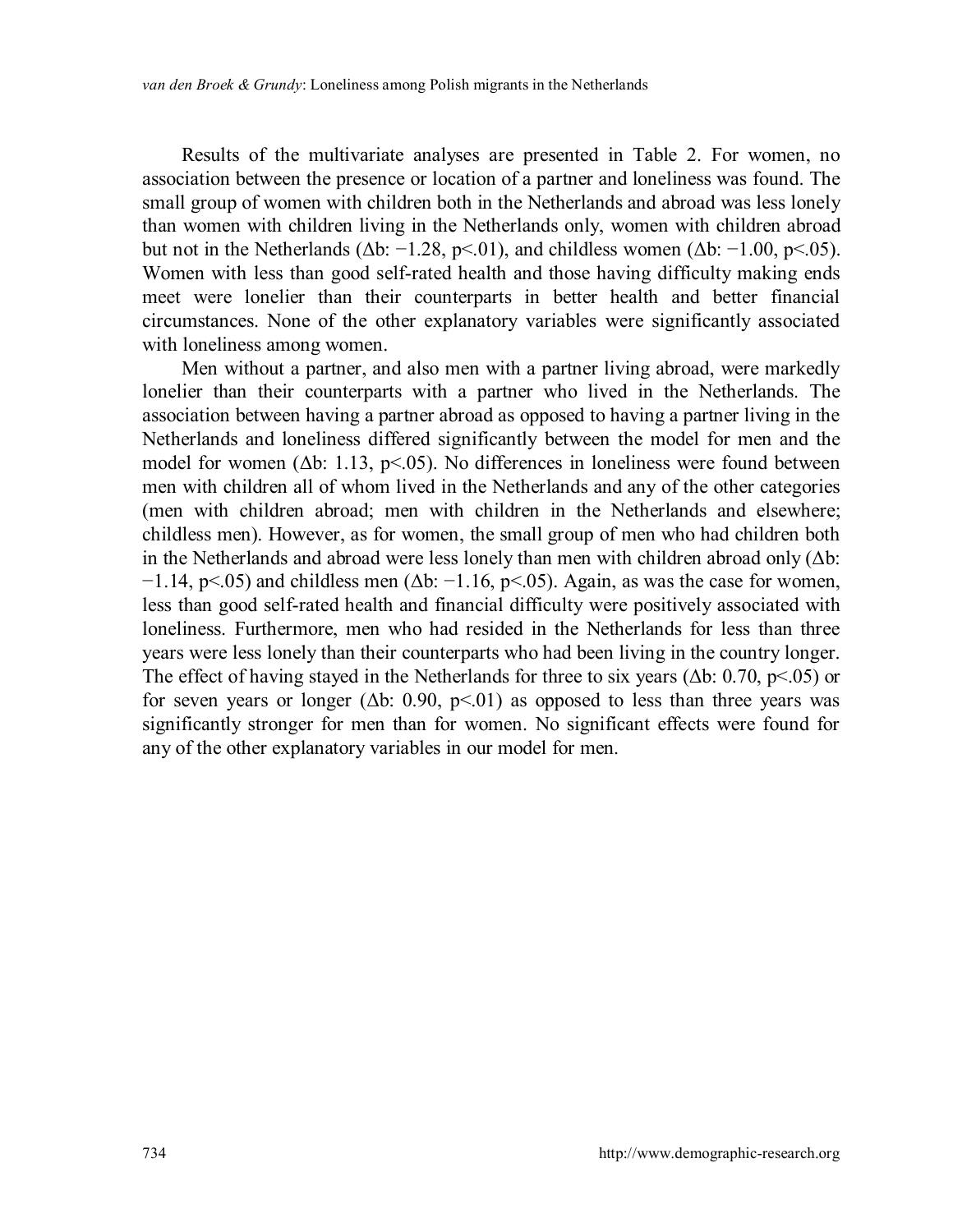|                                              | Women     |           | Men                  |           |  |
|----------------------------------------------|-----------|-----------|----------------------|-----------|--|
| Variables                                    | b         | <b>SE</b> | b                    | <b>SE</b> |  |
|                                              |           |           |                      |           |  |
| Partner:<br>In the Netherlands               | Ref.      |           |                      |           |  |
|                                              |           |           | Ref.                 |           |  |
| Abroad                                       | $-0.34$   | (0.43)    | $0.79*$              | (0.31)    |  |
| No partner                                   | 0.29      | (0.20)    | $0.76***$            | (0.23)    |  |
| Children:                                    |           |           |                      |           |  |
| In the Netherlands, not abroad               | Ref.      |           | Ref.                 |           |  |
| Abroad, not in the Netherlands               | 0.32      | (0.33)    | 0.25                 | (0.32)    |  |
| In the Netherlands and abroad                | $-0.96*$  | (0.42)    | $-0.89$ <sup>+</sup> | (0.48)    |  |
| No children                                  | 0.05      | (0.18)    | 0.27                 | (0.21)    |  |
| Age:                                         |           |           |                      |           |  |
| < 31                                         | Ref.      |           | Ref.                 |           |  |
| $31 - 40$                                    | $-0.11$   | (0.18)    | 0.09                 | (0.19)    |  |
| > 40                                         | $-0.34$   | (0.26)    | $-0.26$              | (0.28)    |  |
| Employed                                     | $-0.14$   | (0.16)    | $-0.15$              | (0.30)    |  |
| Educational attainment:                      |           |           |                      |           |  |
| Low (ISCED 0-2)                              | Ref.      |           | Ref.                 |           |  |
| Intermediate (ISCED 3-4)                     | 0.07      | (0.21)    | $-0.09$              | (0.18)    |  |
| High (ISCED 5-6)                             | $-0.24$   | (0.24)    | $0.46\dagger$        | (0.27)    |  |
| Less than good self-rated health             | $1.07***$ | (0.18)    | $1.00***$            | (0.23)    |  |
| Financial difficulty                         | $0.70***$ | (0.17)    | $0.65***$            | (0.19)    |  |
| Years in the Netherlands:                    |           |           |                      |           |  |
| $<$ 3                                        | Ref.      |           | Ref.                 |           |  |
| $3 - 6$                                      | $-0.20$   | (0.19)    | $0.50*$              | (0.23)    |  |
| $7+$                                         | $-0.35$   | (0.23)    | $0.55*$              | (0.25)    |  |
| Dutch-language proficiency                   | $-0.00$   | (0.02)    | $-0.00$              | (0.02)    |  |
| Religiosity:                                 |           |           |                      |           |  |
| Not religious                                | Ref.      |           | Ref.                 |           |  |
| Religious, attends service less than monthly | 0.08      | (0.22)    | 0.10                 | (0.23)    |  |
| Religious, attends service at least monthly  | $-0.13$   | (0.25)    | $-0.18$              | (0.29)    |  |
| Constant                                     | $2.47***$ | (0.37)    | $1.49**$             | (0.49)    |  |
| Observations                                 | 675       |           | 454                  |           |  |
| R-squared                                    | 0.14      |           | 0.18                 |           |  |

#### **Table 2: Results of linear regression models of loneliness among Polish migrants in the Netherlands**

*Notes*: Data is from the Families of Poles in the Netherlands survey, 2014‒2015; weighted. Bold indicates that coefficient estimates differ significantly between men and women ( $p < .05$ ).

 $^{\dagger}$  p < 0.1, \* p < 0.05, \*\* p < 0.01, \*\*\* p < 0.001.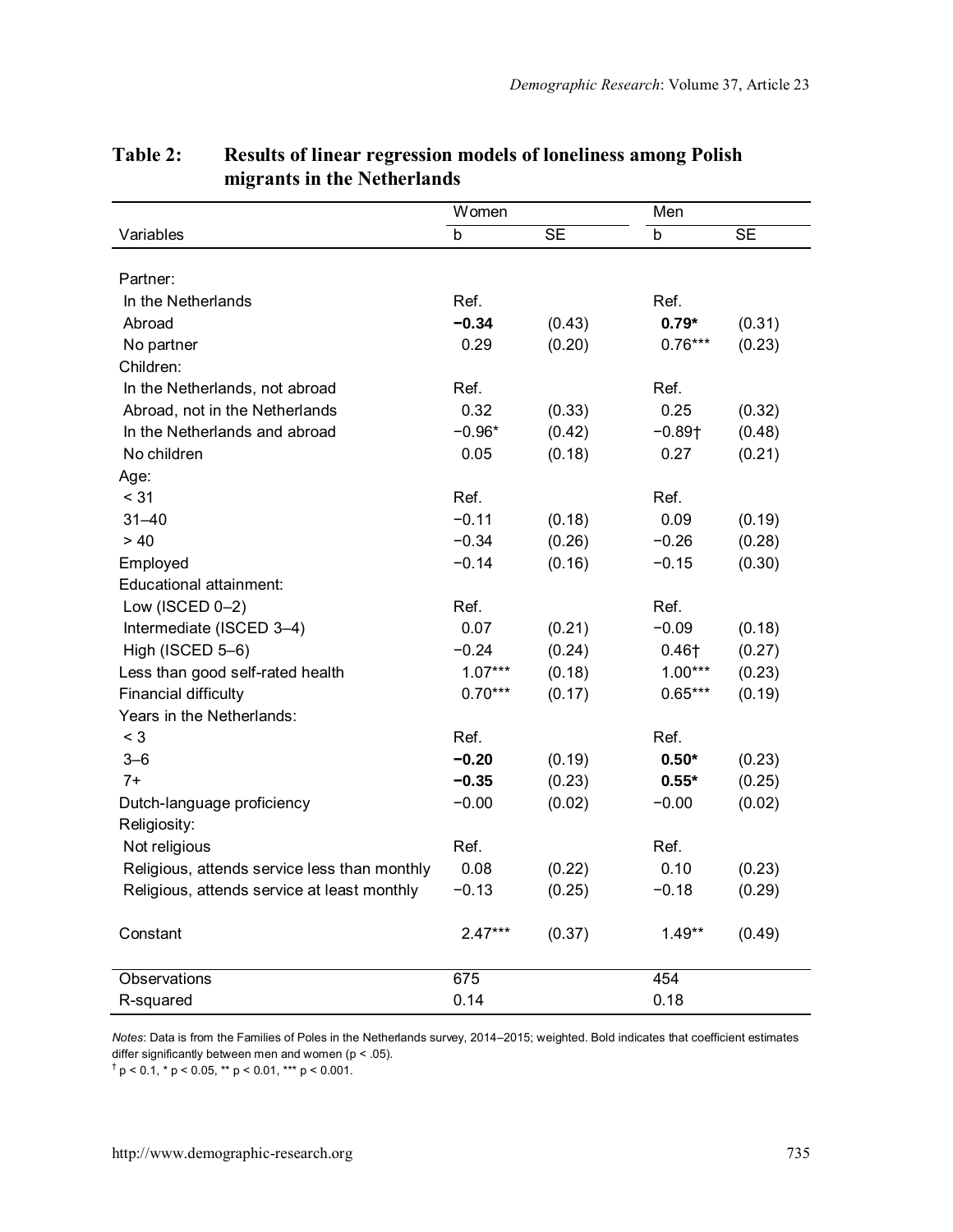### **6. Discussion**

This study shows that Polish migrants in the Netherlands are on average relatively lonely compared to the general Dutch population. Our finding that feelings of loneliness among a representative group of working-age Polish migrants also exceeded those of the 60‒79 age group in the general Dutch population as reported by De Jong Gierveld and Van Tilburg (2010) is noteworthy, because levels of loneliness tend to be lower in midlife than in old age (Yang and Victor 2011). Although it could be expected that length of residence in the Netherlands might be negatively associated with loneliness, loneliness among male (but not female) Polish migrants was greatest among those who had lived in the Netherlands for longest.

Future research is needed to determine whether the high levels of loneliness among Polish migrants are attributable to the migration experience or to selection. It should be noted that levels of loneliness are high in Eastern European countries (De Jong Gierveld, Dykstra, and Schenk 2012; De Jong Gierveld and Van Tilburg 2010; Hansen and Slagsvold 2016; Yang and Victor 2011), and Victor, Burholt, and Martin (2012) have argued that feelings of loneliness among people with a migrant background tend to mirror those of the general population in the country of origin. In the current study we compared feelings of loneliness of Polish migrants only to levels for the general population reported elsewhere. Future research could build on this and assess whether the antecedents of loneliness for Polish migrants differ from those for the nonmigrant Dutch population or for other migrant groups.

Earlier studies have explored the role of socioeconomic status, health, and the experience of discrimination as antecedents of loneliness among persons with a migrant background (e.g., Fokkema and Naderi 2013; Visser and El Fakiri 2016). We extended this research by focusing on the impact of the presence and location of partners and offspring. Having a partner and, to a lesser extent, having children are known to protect against loneliness. The presence of close family is even more strongly linked to psychological well-being for Eastern Europeans than for Western Europeans (Grundy, Van den Broek, and Keenan 2017; Moor and Komter 2012). However, migration may involve separation from partners and children, in which case the beneficial effects of partners and offspring may be weaker. Those separated by migration might even be lonelier as a result of missing their family.

Our results showed that male Polish migrants with a partner were less lonely than their unpartnered counterparts, which is in line with results from earlier research on the general Dutch population (Dykstra and Fokkema 2007). However, having a partner was only protective against loneliness for male Polish migrants when the partner also resided in the Netherlands. No effects of presence and location of a partner were found for female Polish migrants. This gender difference is consistent with previous studies of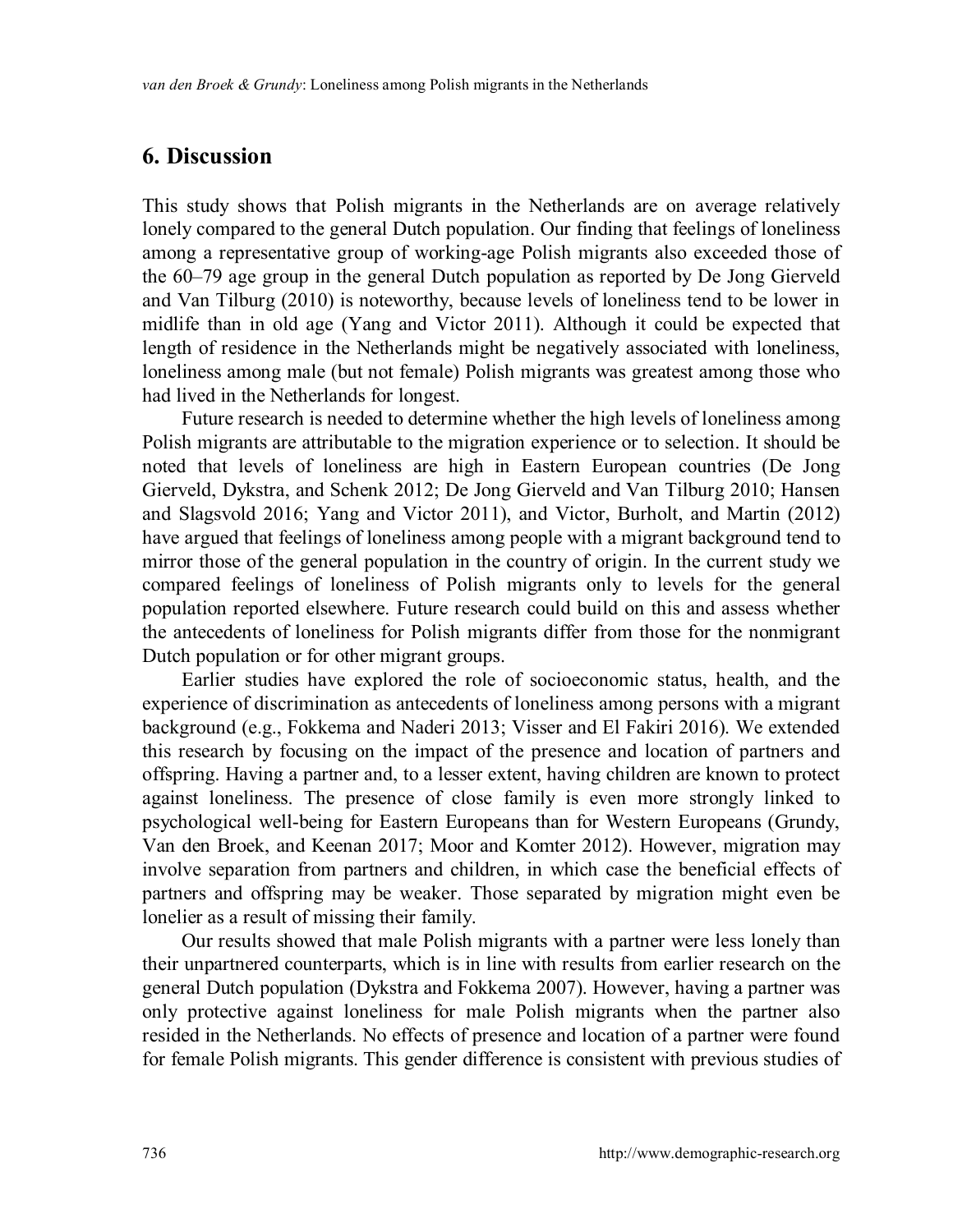nonmigrant samples, which have reported that partnership status is more strongly associated with loneliness for men than for women (Dykstra and De Jong Gierveld 2004; Van den Broek 2017). The finding that working-age male migrants with partners abroad are a group at risk of raised feelings of loneliness may have considerable public health implications, given the rising number of people of Polish origin in the Netherlands and the fact that loneliness is a known predictor of morbidity and mortality.

## **7. Acknowledgements**

The research presented here is based on Wave 1 data from the Families of Poles in the Netherlands survey. Financial support for this survey comes from the ERC Advanced Investigator Grant "Families in Context" (ERC, 324211).

The research leading to these results has received funding from the European Research Council under the European Union's Seventh Framework Programme (FP7/2007–2013)/ ERC grant agreement n° 324055 (FAMHEALTH).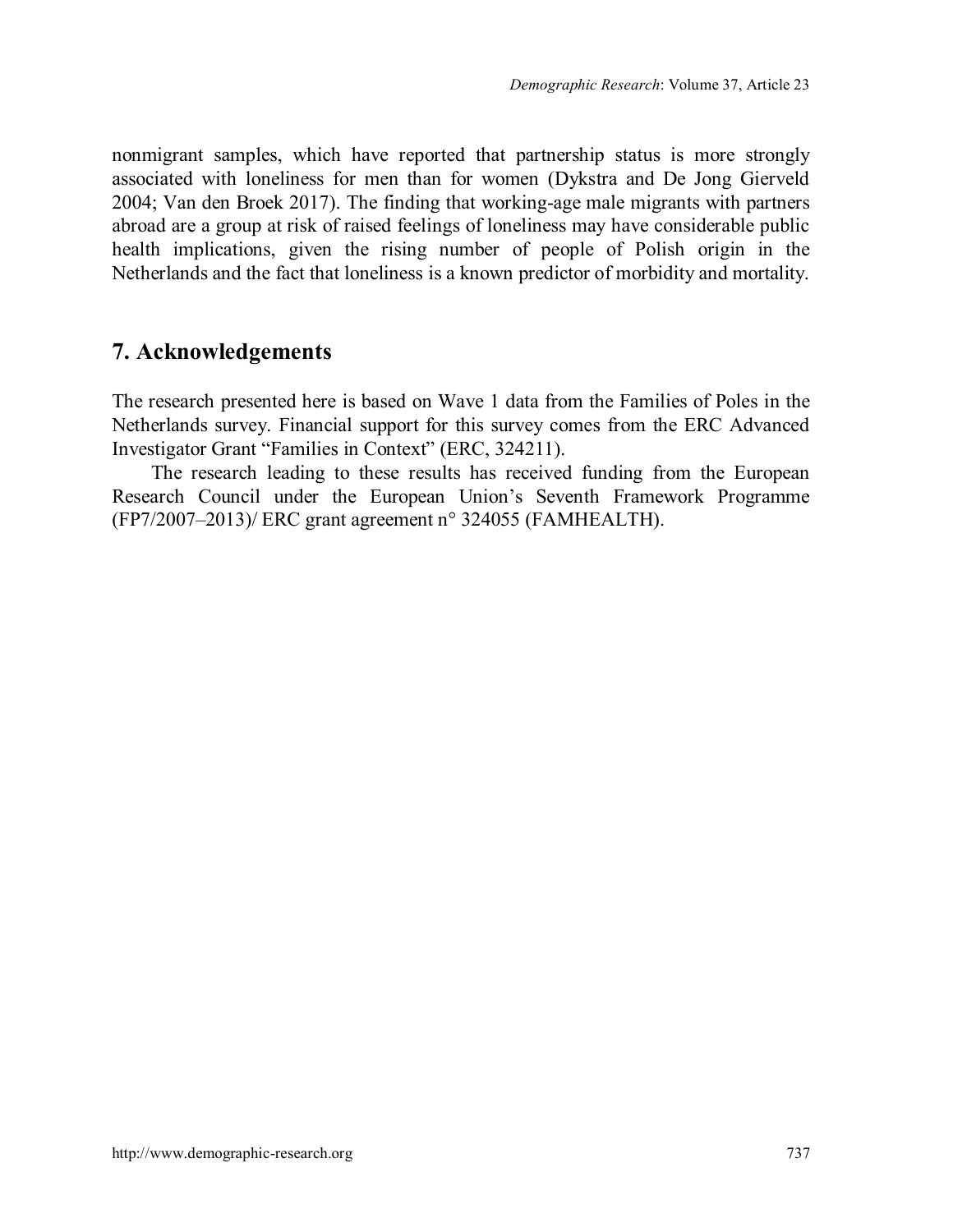#### **References**

- Bengtson, V.L. and Roberts, R.E.L. (1991). Intergenerational solidarity in aging families: An example of formal theory construction. *Journal of Marriage and Family* 53(4): 856–870. [doi:10.2307/352993.](https://doi.org/10.2307/352993)
- Ciobanu, R.O. and Fokkema, T. (2017). The role of religion in protecting older Romanian migrants from loneliness. *Journal of Ethnic and Migration Studies* 43(2): 199–217. [doi:10.1080/1369183X.2016.1238905.](https://doi.org/10.1080/1369183X.2016.1238905)
- Dagevos, J. (ed.). (2011). *Poolse migranten. De positie van Polen die vanaf 2004 in Nederland zijn komen wonen [Polish migrants. The position of Poles who since 2004 started living in the Netherlands].* The Hague: SCP Netherlands Institute for Social Research.
- Dahlberg, L., Andersson, L., McKee, K.J., and Lennartsson, C. (2015). Predictors of loneliness among older women and men in Sweden: A national longitudinal study. *Aging and Mental Health* 19(5): 409–417. [doi:10.1080/13607863.](https://doi.org/10.1080/13607863.2014.944091) [2014.944091.](https://doi.org/10.1080/13607863.2014.944091)
- De Jong Gierveld, J., Dykstra, P.A., and Schenk, N. (2012). Living arrangements, intergenerational support types and older adult loneliness in Eastern and Western Europe. *Demographic Research* 27(7): 167–200. [doi:10.4054/DemRes.](https://doi.org/10.4054/DemRes.2012.27.7) [2012.27.7.](https://doi.org/10.4054/DemRes.2012.27.7)
- De Jong Gierveld, J., Van der Pas, S., and Keating, N. (2015). Loneliness of older immigrant groups in Canada: Effects of ethnic-cultural background. *Journal of Cross-Cultural Gerontology* 30(3): 251–268. [doi:10.1007/s10823-015-9265-x.](https://doi.org/10.1007/s10823-015-9265-x)
- De Jong Gierveld, J. and Van Tilburg, T. (2006). A 6-item scale for overall, emotional, and social loneliness. *Research on Aging* 28(5): 582–598. [doi:10.1177/](https://doi.org/10.1177/0164027506289723) [0164027506289723.](https://doi.org/10.1177/0164027506289723)
- De Jong Gierveld, J. and Van Tilburg, T. (2010). The De Jong Gierveld short scales for emotional and social loneliness: Tested on data from 7 countries in the UN generations and gender surveys. *European Journal of Ageing* 7(2): 121–130. [doi:10.1007/s10433-010-0144-6.](https://doi.org/10.1007/s10433-010-0144-6)
- De Jong Gierveld, J., Van Tilburg, T., and Dykstra, P.A. (2006). Loneliness and social isolation. In: Vangelisti, A.L. and Perlman, D. (eds.). *Cambridge handbook of personal relationships*. Cambridge: Cambridge University Press: 485–500.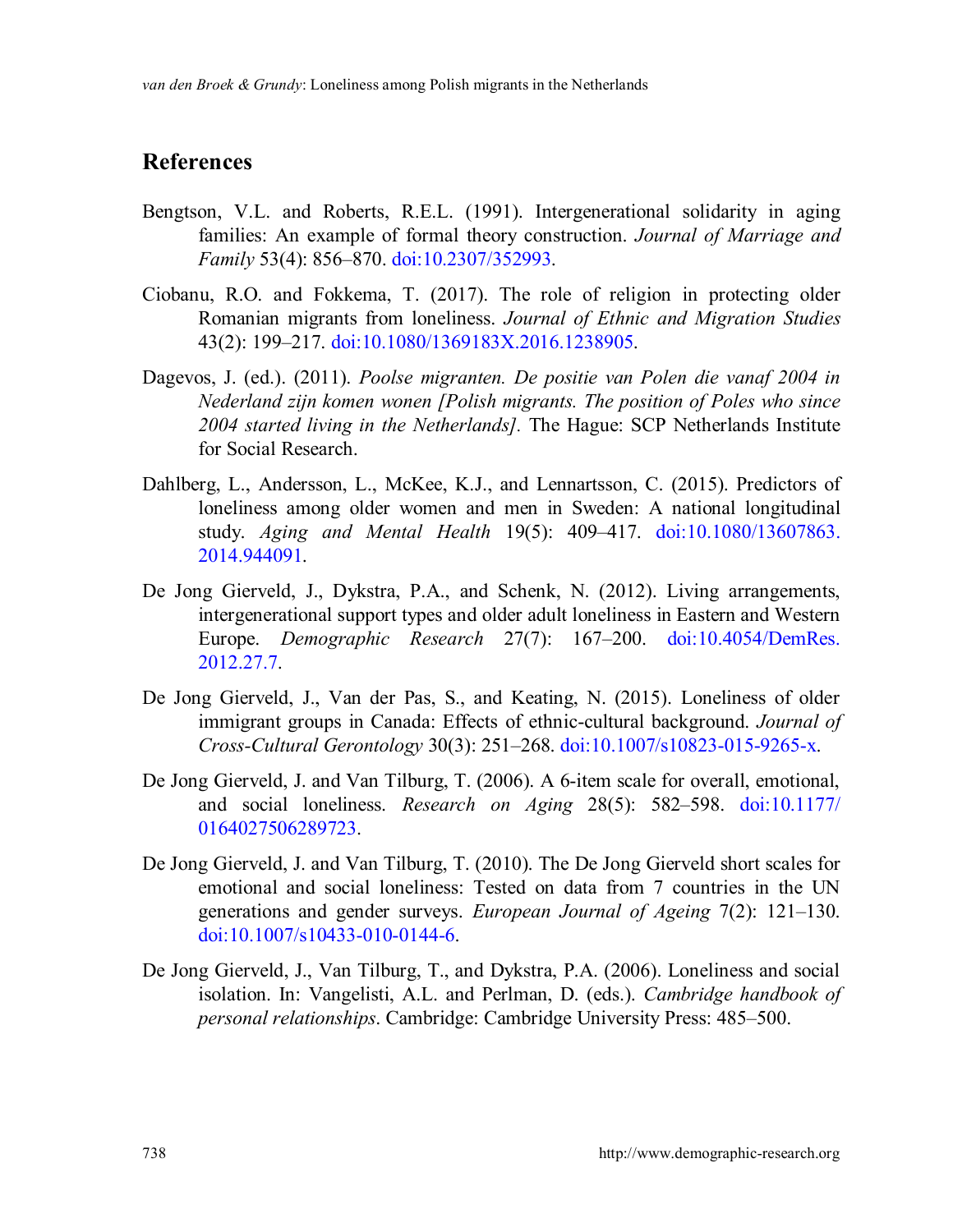- Dykstra, P.A. and De Jong Gierveld, J. (2004). Gender and marital-history differences in emotional and social loneliness among Dutch older adults. *Canadian Journal on Aging* 23(2): 141–155. [doi:10.1353/cja.2004.0018.](https://doi.org/10.1353/cja.2004.0018)
- Dykstra, P.A. and Fokkema, T. (2007). Social and emotional loneliness among divorced and married men and women: Comparing the deficit and cognitive perspectives. *Basic and Applied Social Psychology* 29(1): 1–12. [doi:10.1080/01973530](https://doi.org/10.1080/01973530701330843) [701330843.](https://doi.org/10.1080/01973530701330843)
- Fernández-Alonso, A.M., Trabalón-Pastor, M., Vara, C., Chedraui, P., and Pérez-López, F.R. (2017). Life satisfaction, loneliness and related factors during female midlife. *Maturitas* 72(1): 88–92. [doi:10.1016/j.maturitas.2012.02.001.](https://doi.org/10.1016/j.maturitas.2012.02.001)
- Fokkema, T. and Naderi, R. (2013). Differences in late-life loneliness: A comparison between Turkish and native-born older adults in Germany. *European Journal of Ageing* 10(4): 289–300. [doi:10.1007/s10433-013-0267-7.](https://doi.org/10.1007/s10433-013-0267-7)
- Grundy, E., Van den Broek, T., and Keenan, K. (2017). Number of children, partnership status, and later-life depression in Eastern and Western Europe. *The Journals of Gerontology, Series B*. [doi:10.1093/geronb/gbx050.](https://doi.org/10.1093/geronb/gbx050)
- Hansen, T. and Slagsvold, B. (2016). Late-life loneliness in 11 European countries: Results from the Generations and Gender Survey. *Social Indicators Research* 129(1): 445–464. [doi:10.1007/s11205-015-1111-6.](https://doi.org/10.1007/s11205-015-1111-6)
- Hansen, T., Slagsvold, B., and Moum, T. (2009). Childlessness and psychological wellbeing in midlife and old age: An examination of parental status effects across a range of outcomes. *Social Indicators Research* 94(2): 343–362. [doi:10.1007/](https://doi.org/10.1007/s11205-008-9426-1) [s11205-008-9426-1.](https://doi.org/10.1007/s11205-008-9426-1)
- Hawkley, L.C. and Cacioppo, J.T. (2010). Loneliness matters: A theoretical and empirical review of consequences and mechanisms. *Annals of Behavioral Medicine* 40(2): 218–227. [doi:10.1007/s12160-010-9210-8.](https://doi.org/10.1007/s12160-010-9210-8)
- Hogerbrugge, M.J.A. and Komter, A.E. (2012). Solidarity and ambivalence: Comparing two perspectives on intergenerational relations using longitudinal panel data. *The Journals of Gerontology: Series B* 67B(3): 372–383. [doi:10.1093/geronb/](https://doi.org/10.1093/geronb/gbr157) [gbr157.](https://doi.org/10.1093/geronb/gbr157)
- Hurtado-de-Mendoza, A., Gonzales, F.A., Serrano, A., and Kaltman, S. (2014). Social isolation and perceived barriers to establishing social networks among Latina immigrants. *American Journal of Community Psychology* 53(1–2): 73–82. [doi:10.1007/s10464-013-9619-x.](https://doi.org/10.1007/s10464-013-9619-x)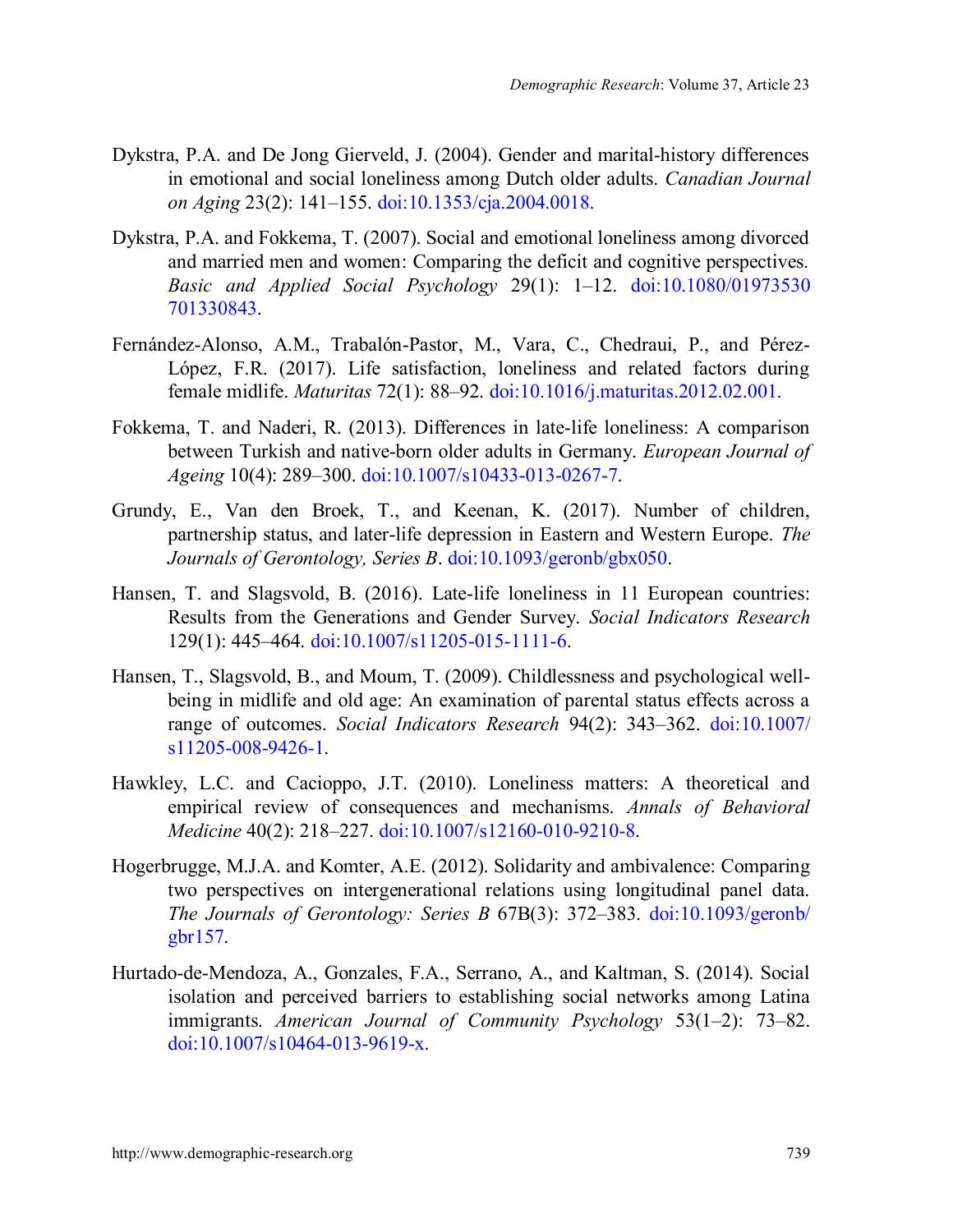- Jappens, M. and Van Bavel, J. (2012). Regional family cultures and child care by grandparents in Europe. *Demographic Research* 27(4): 85–120. [doi:10.4054/](https://doi.org/10.4054/DemRes.2012.27.4) [DemRes.2012.27.4.](https://doi.org/10.4054/DemRes.2012.27.4)
- Karpinska, K., Fokkema, T., Conkova, N., and Dykstra, P.A. (2016). *Codebook of the Families of Poles in the Netherlands (FPN) survey. Wave 1. Version 1, April 2016*. DANS. doi[:10.17026/dans-zep-et7y.](http://dx.doi.org/10.17026/dans-zep-et7y)
- Koropeckyj-Cox, T. (2002). Beyond parental status: Psychological well-being in middle and old age. *Journal of Marriage and Family* 64(4): 957–971. [doi:10.1111/j.1741-3737.2002.00957.x.](https://doi.org/10.1111/j.1741-3737.2002.00957.x)
- Moor, N. and Komter, A. (2012). Family ties and depressive mood in Eastern and Western Europe. *Demographic Research* 27(8): 201–232. [doi:10.4054/DemRes.](https://doi.org/10.4054/DemRes.2012.27.8) [2012.27.8.](https://doi.org/10.4054/DemRes.2012.27.8)
- Ornelas, I.J., Perreira, K.M., Beeber, L., and Maxwell, L. (2009). Challenges and strategies to maintaining emotional health. Qualitative perspectives of Mexican immigrant mothers. *Journal of Family Issues* 30(11): 1556–1575. [doi:10.1177/](https://doi.org/10.1177/0192513X09336651) [0192513X09336651.](https://doi.org/10.1177/0192513X09336651)
- Routasalo, P. and Pitkala, K.H. (2003). Loneliness among older people. *Reviews in Clinical Gerontology* 13(4): 303–311. [doi:10.1017/S095925980400111X.](https://doi.org/10.1017/S095925980400111X)
- Silver, A. (2014). Families across borders: The emotional impacts of migration on origin families. *International Migration* 52(3): 194–220. [doi:10.1111/j.1468-](https://doi.org/10.1111/j.1468-2435.2010.00672.x) [2435.2010.00672.x.](https://doi.org/10.1111/j.1468-2435.2010.00672.x)
- Statistics Netherlands (2016). *150 duizend inwoners van Poolse herkomst [150.000 inhabitants of Polish origin]*. Retrieved July 10, 2017, from [https://www.cbs.nl/nl-nl/nieuws/2016/24/150-duizend-inwoners-van-poolse](https://www.cbs.nl/nl-nl/nieuws/2016/24/150-duizend-inwoners-van-poolse-herkomst)[herkomst.](https://www.cbs.nl/nl-nl/nieuws/2016/24/150-duizend-inwoners-van-poolse-herkomst)
- Van den Broek, T. (2017). Gender differences in the correlates of loneliness among Japanese persons aged 50‒70. *Australasian Journal on Ageing*. [doi:10.1111/](https://doi.org/10.1111/ajag.12448) [ajag.12448.](https://doi.org/10.1111/ajag.12448)
- Victor, C.R., Burholt, V., and Martin, W. (2012). Loneliness and ethnic minority elders in Great Britain: An exploratory study. *Journal of Cross-Cultural Gerontology* 27(1): 65–78. [doi:10.1007/s10823-012-9161-6.](https://doi.org/10.1007/s10823-012-9161-6)
- Victor, C.R. and Yang, K. (2012). The prevalence of loneliness among adults: A case study of the United Kingdom. *The Journal of Psychology* 146(1–2): 85–104. [doi:10.1080/00223980.2011.613875.](https://doi.org/10.1080/00223980.2011.613875)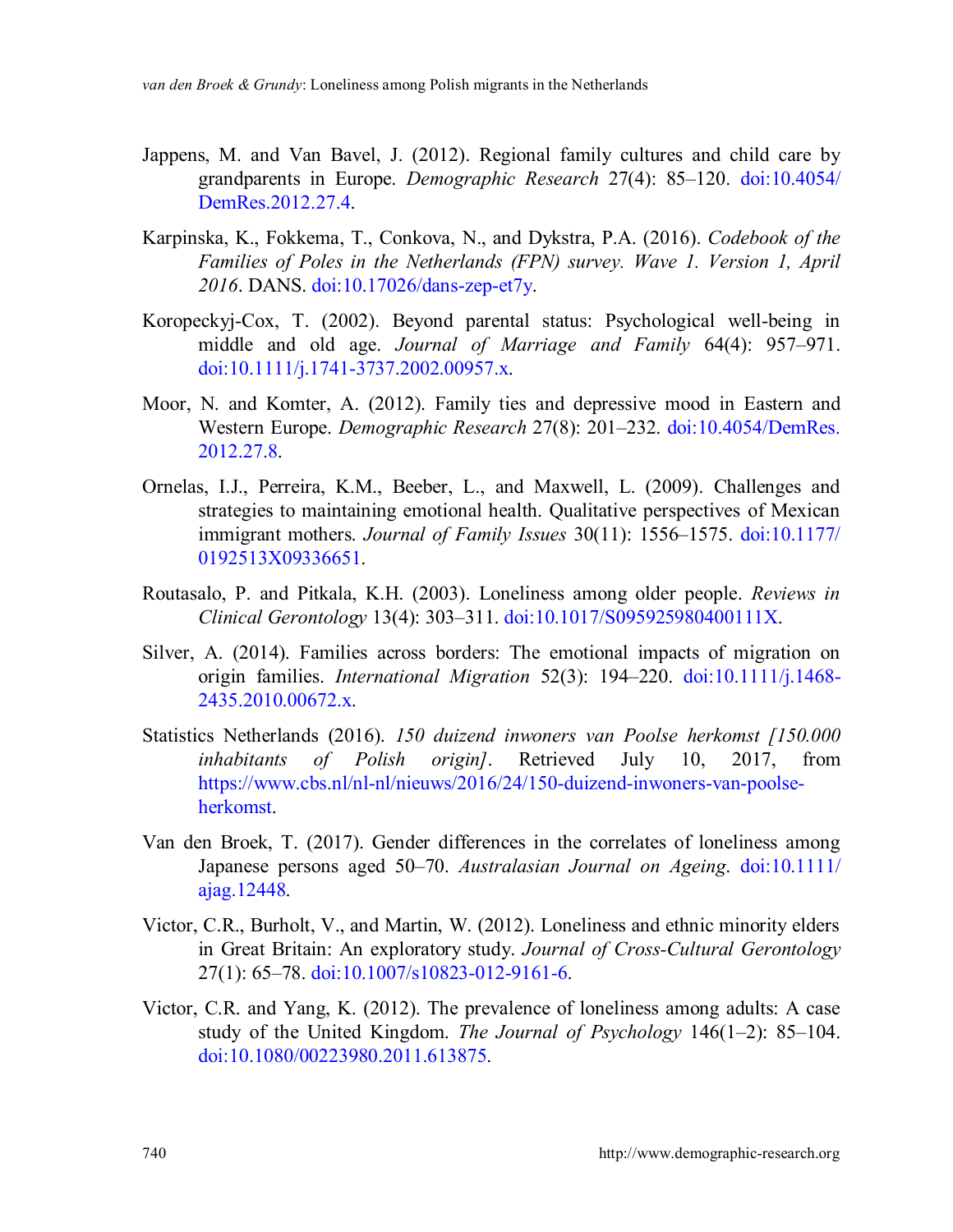- Visser, M.A. and El Fakiri, F. (2016). The prevalence and impact of risk factors for ethnic differences in loneliness. *European Journal of Public Health* 26(6): 977– 983. [doi:10.1093/eurpub/ckw115.](https://doi.org/10.1093/eurpub/ckw115)
- Weiss, R.S. (1973). *Loneliness: The experience of emotional and social isolation*. Cambridge: MIT Press.
- Wu, Z. and Penning, M. (2015). Immigration and loneliness in later life. *Ageing and Society* 35(1): 64–95. [doi:10.1017/S0144686X13000470.](https://doi.org/10.1017/S0144686X13000470)
- Yang, K. and Victor, C. (2011). Age and loneliness in 25 European nations. *Ageing and Society* 31(8): 1368–1388. [doi:10.1017/S0144686X1000139X.](https://doi.org/10.1017/S0144686X1000139X)